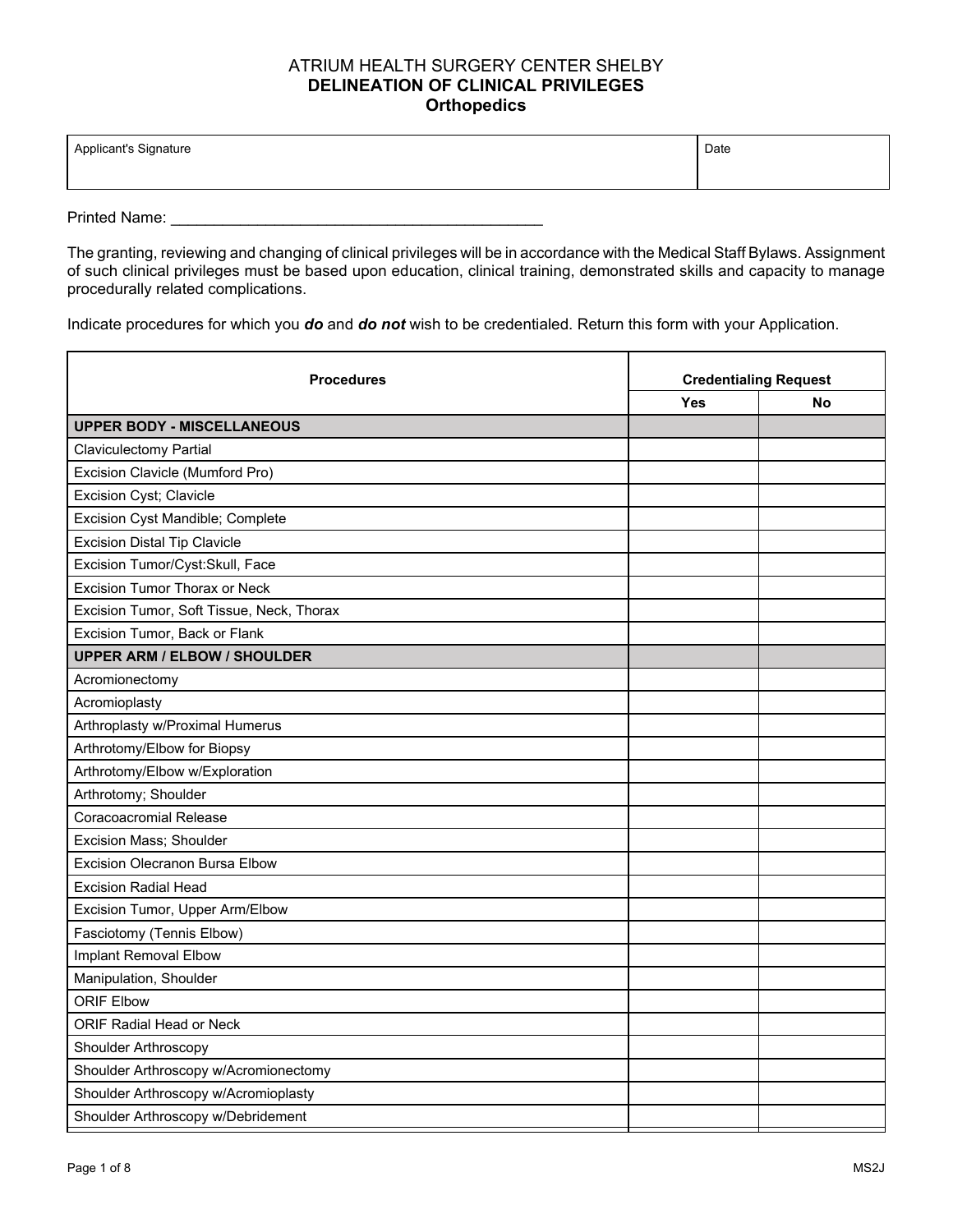| <b>Procedures</b>                                   | <b>Credentialing Request</b> |    |
|-----------------------------------------------------|------------------------------|----|
|                                                     | Yes                          | No |
| Shoulder Arthroscopy w/Removal Loose Body           |                              |    |
| Shoulder Separation/Open Repair                     |                              |    |
| <b>FOREARM / WRIST</b>                              |                              |    |
| Arthrodesis Wrist Joint w/lliac Bone Graft          |                              |    |
| Arthrotomy/Wrist w/Exploration                      |                              |    |
| Capsulotomy-Wrist                                   |                              |    |
| DeQuervain's Release Wrist                          |                              |    |
| Distal Radial Fracture w/Pinning                    |                              |    |
| <b>Excision Distal Ulna</b>                         |                              |    |
| Excision Foreign Body; Forearm, Wrist               |                              |    |
| <b>Excision Ganglion Cyst/Wrist</b>                 |                              |    |
| Excision Ganglion, Wrist, Recurrent                 |                              |    |
| Fasciectomy, Partial Excision Wrist                 |                              |    |
| Neurolysis Per Nerve Arm                            |                              |    |
| Neurolysis-Transposition Ulnar                      |                              |    |
| Open Treatment Fractured Wrist                      |                              |    |
| <b>ORIF Wrist</b>                                   |                              |    |
| Synovectomy, Extensor, Wrist                        |                              |    |
| Synovectomy w/Resection Distal Radius/Ulna          |                              |    |
| Tendon Repair; Wrist, Flexor                        |                              |    |
| <b>Tenodesis at Wrist Extensor</b>                  |                              |    |
| <b>Treatment Closed Fracture Distal</b>             |                              |    |
| Treatment Closed Radial & Ulnar Fracture w/Fixation |                              |    |
| Tynovectomy/Wrist                                   |                              |    |
| Wrist Tendon Sheath Incision                        |                              |    |
| <b>HAND</b>                                         |                              |    |
| Amputate Finger/Thumb w/Advanced Flap               |                              |    |
| Arthrodesis Intercarpal                             |                              |    |
| Arthrodesis, Interphalangeal Joint 1st Procedure    |                              |    |
| Arthrodesis, Interphalangeal Joint w/Graft          |                              |    |
| Arthrodesis, Metacarpal Joint                       |                              |    |
| Arthroplasty Interphalange                          |                              |    |
| Arthroplasty, Metatarsophalangeal Joint Single      |                              |    |
| Arthroplasty, w/Implant Finger                      |                              |    |
| Arthroplasty w/Implant Metacarpal                   |                              |    |
| Arthrotomy, Interphalange                           |                              |    |
| Bone Graft, Thumb                                   |                              |    |
| Capsulectomy, Hands/Finger                          |                              |    |
| Capsulodesis Metaphalangeal Joint; Finger           |                              |    |
| Carpectomy; One Bone                                |                              |    |
| Digital Fasciectomy                                 |                              |    |
| Distal Phalangeal Fracture; Finger                  |                              |    |
| Dupuytren's Fasciectomy Palmar                      |                              |    |
| Dupuytren's Partial Excision Wrist                  |                              |    |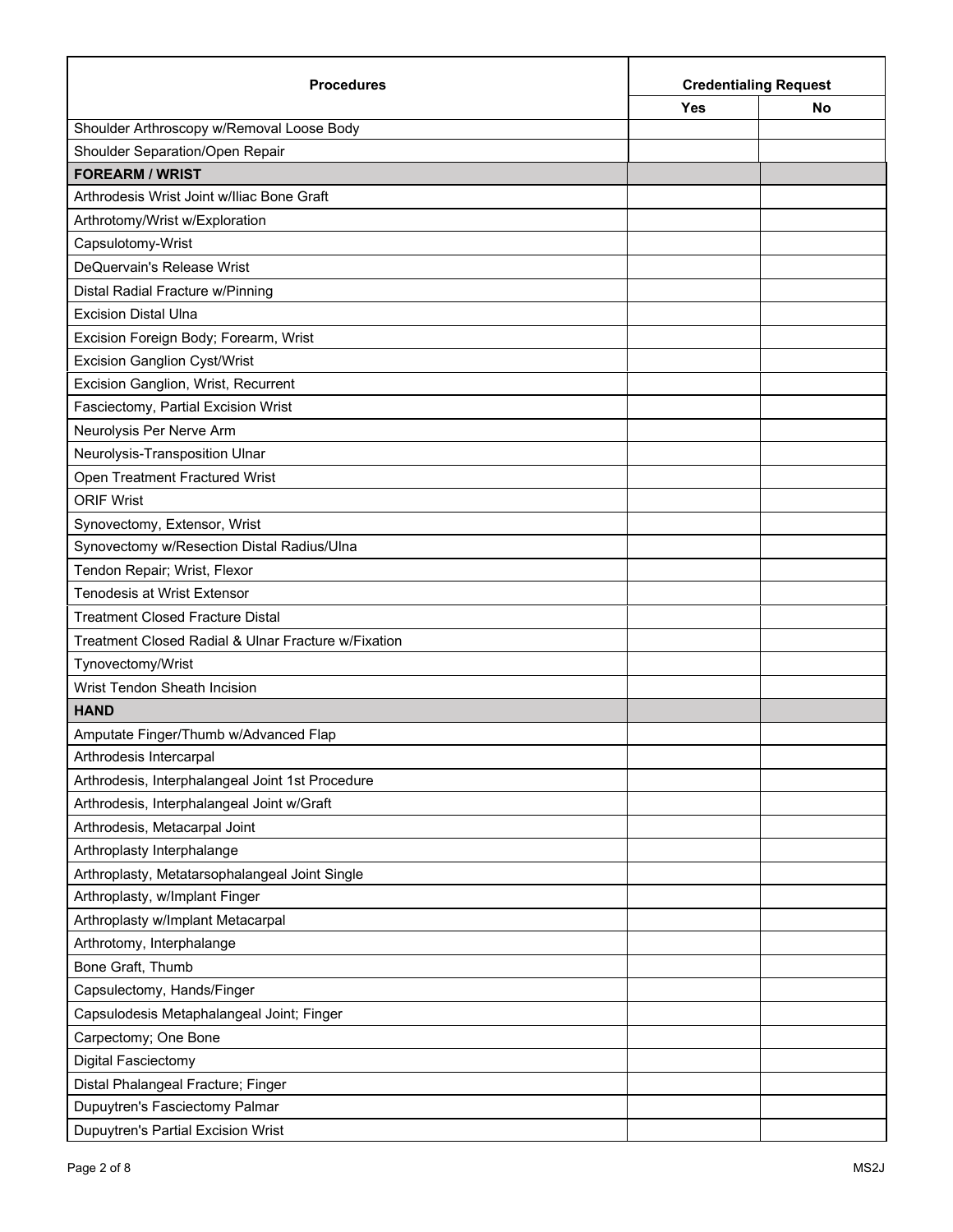| <b>Procedures</b><br><b>Yes</b>                   | <b>Credentialing Request</b> |    |
|---------------------------------------------------|------------------------------|----|
|                                                   |                              | No |
| <b>HAND</b><br>(continued)                        |                              |    |
| Excision Bone Cyst; Carpal Bone                   |                              |    |
| Excision Bone Cyst, Finger                        |                              |    |
| Excision Cyst; Hand, Finger                       |                              |    |
| <b>Excision Metacarpal Bone Cyst</b>              |                              |    |
| Excision Neuroma Digital Nerve                    |                              |    |
| <b>Excision Neuroma Hand</b>                      |                              |    |
| Excision Tumor Hand, Finger/Subcutaneous          |                              |    |
| <b>Extensor Tendon Repair</b>                     |                              |    |
| Extensor Tendon Repair, w/Graft/Transfer          |                              |    |
| Fasciectomy, Each Addition                        |                              |    |
| Fasciectomy, Each Finger Joint                    |                              |    |
| Fasciectomy, Palmar                               |                              |    |
| Fasciectomy, Palmar 1st Digit                     |                              |    |
| Fasciectomy, Palmar/Simple                        |                              |    |
| Fasciotomy, Palmar, for Dupuytren's Contracture   |                              |    |
| Flexor Tendon Repair, Each Finger                 |                              |    |
| Foreign Body Removal/Hand                         |                              |    |
| Incision & Drainage Tendon Sheath, 1 Digit        |                              |    |
| Interphalangeal Joint Dislocation                 |                              |    |
| <b>Ligament Reconstruction</b>                    |                              |    |
| Ligament Reconstruction Metacarpophalangeal       |                              |    |
| Neurolysis Hand                                   |                              |    |
| ORIF Finger or Thumb                              |                              |    |
| <b>ORIF Metacarpal</b>                            |                              |    |
| <b>ORIF Metacarpal w/Fixation</b>                 |                              |    |
| Ray Amputation; Metacarpal                        |                              |    |
| Reconstruct Metacarpophalangeal Joint w/o Graft   |                              |    |
| Repair Collateral Metaphalangeal Joint            |                              |    |
| Suture of Digital Nerve                           |                              |    |
| Synovectomy/Finger Metacarpal Joint               |                              |    |
| Synovectomy/Finger Proximal Interphalangeal Joint |                              |    |
| Tendon Lengthening, Extensor                      |                              |    |
| Tendon Muscle Release; Thumb                      |                              |    |
| Tendon Transfer, Palmer                           |                              |    |
| Tendon Transfer/Transplant                        |                              |    |
| Tenolysis; Flexor; Palm & Finger                  |                              |    |
| Tenolysis, Simple, Flexor                         |                              |    |
| Tenosynovectomy Palm/Finger                       |                              |    |
| Tenotomy, Fingers                                 |                              |    |
| Tenotomy, Flexor, Single, Finger                  |                              |    |
| <b>Trigger Finger Release</b>                     |                              |    |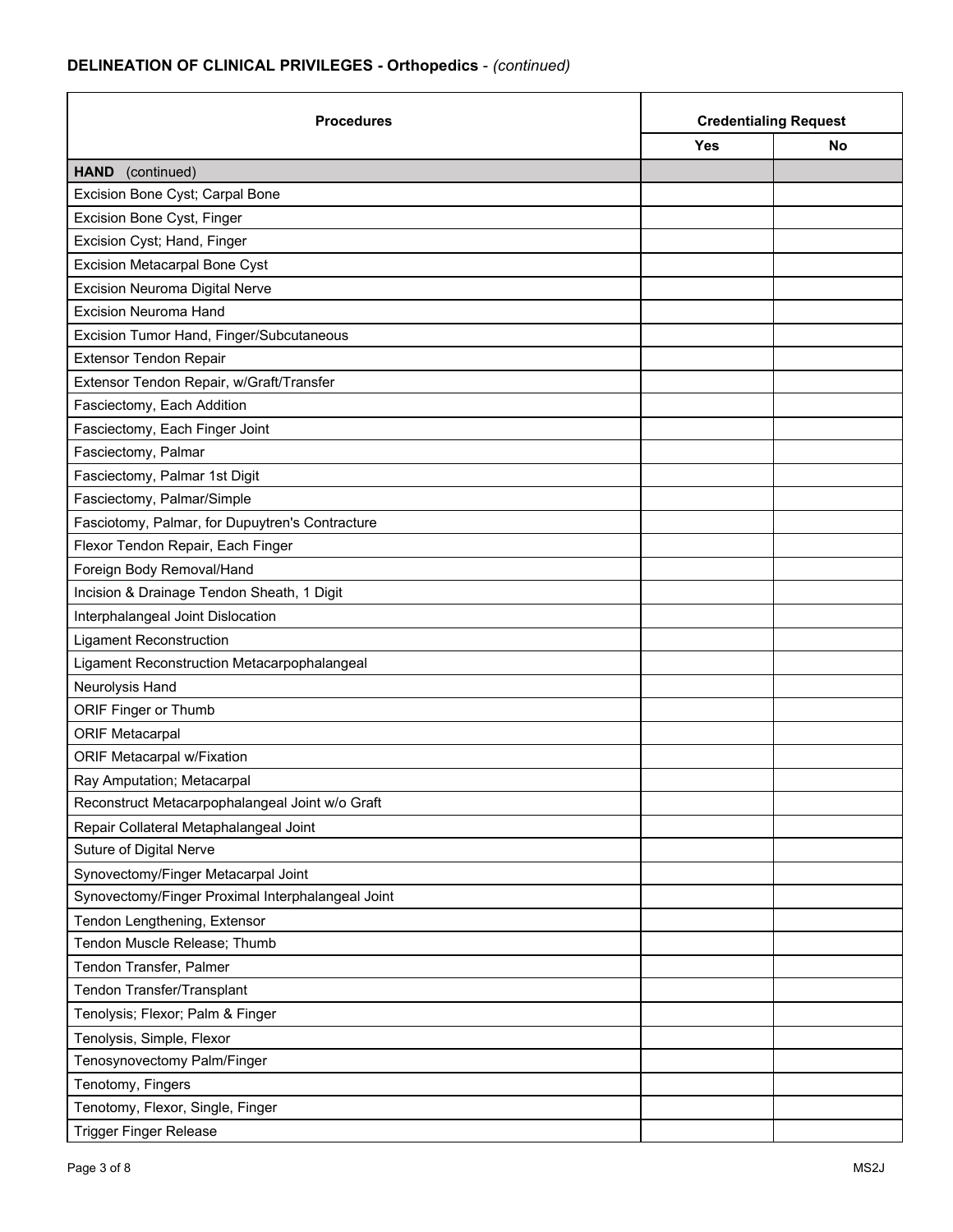| <b>Procedures</b>                             | <b>Credentialing Request</b> |           |
|-----------------------------------------------|------------------------------|-----------|
|                                               | <b>Yes</b>                   | <b>No</b> |
| <b>UPPER LEG / KNEE</b>                       |                              |           |
| Arthroplasty, Knee, Tibial                    |                              |           |
| Arthroscopy Excision Plica                    |                              |           |
| Arthroscopy Knee, Diagnostic                  |                              |           |
| Arthroscopy Knee, Removal Foreign Body        |                              |           |
| Arthroscopy Knee, Synovectomy                 |                              |           |
| Arthroscopy Lateral Retinacular Release       |                              |           |
| Arthroscopy Menisectomy/ Medial/Lateral       |                              |           |
| Arthrotomy Knee w/Exploration                 |                              |           |
| Excision Bone; Partial; Knee; Thigh           |                              |           |
| Excision Bursa; Knee                          |                              |           |
| <b>Excision Foreign Body Knee</b>             |                              |           |
| Excision Popliteal Mass Knee/Bursa            |                              |           |
| Excision Tumor Hip Area/Deep                  |                              |           |
| Excision Tumor; Knee, Thigh                   |                              |           |
| Lateral Retinacular Release                   |                              |           |
| <b>Manipulation Knee</b>                      |                              |           |
| Meniscus Repair                               |                              |           |
| Patella Stabilization                         |                              |           |
| Removal Foreign Body Thigh or Knee            |                              |           |
| <b>Tenotomy Hamstring</b>                     |                              |           |
| <b>FORELEG / ANKLE</b>                        |                              |           |
| Ankle Reconstruction; Ligament Reconstruction |                              |           |
| Ankle Arthroscopy                             |                              |           |
| Arthrotomy, Ankle                             |                              |           |
| Closed/Open Malleolar Fracture                |                              |           |
| Closed or Open Talus Fracture                 |                              |           |
| Condylectomy, Phalanx Base                    |                              |           |
| Excision Bone Cyst; Tumor; Tibia              |                              |           |
| Excision Bone Tibia, Partial                  |                              |           |
| Neurolysis Per Nerve Leg                      |                              |           |
| Open Trimalleolar Ankle Fracture              |                              |           |
| <b>FOOT</b>                                   |                              |           |
| Amputation, Toe                               |                              |           |
| Arthrodesis, Great Toe                        |                              |           |
| Capsulotomy Midfoot                           |                              |           |
| Excision Lesion, Foot                         |                              |           |
| Excision Lesion, Toes                         |                              |           |
| Excision Morton Neuroma                       |                              |           |
| Excision Neuroma, Foot                        |                              |           |
| Hallux Valgus/Exostectomy                     |                              |           |
| Hallux Valgus/Meta Osteo                      |                              |           |

'n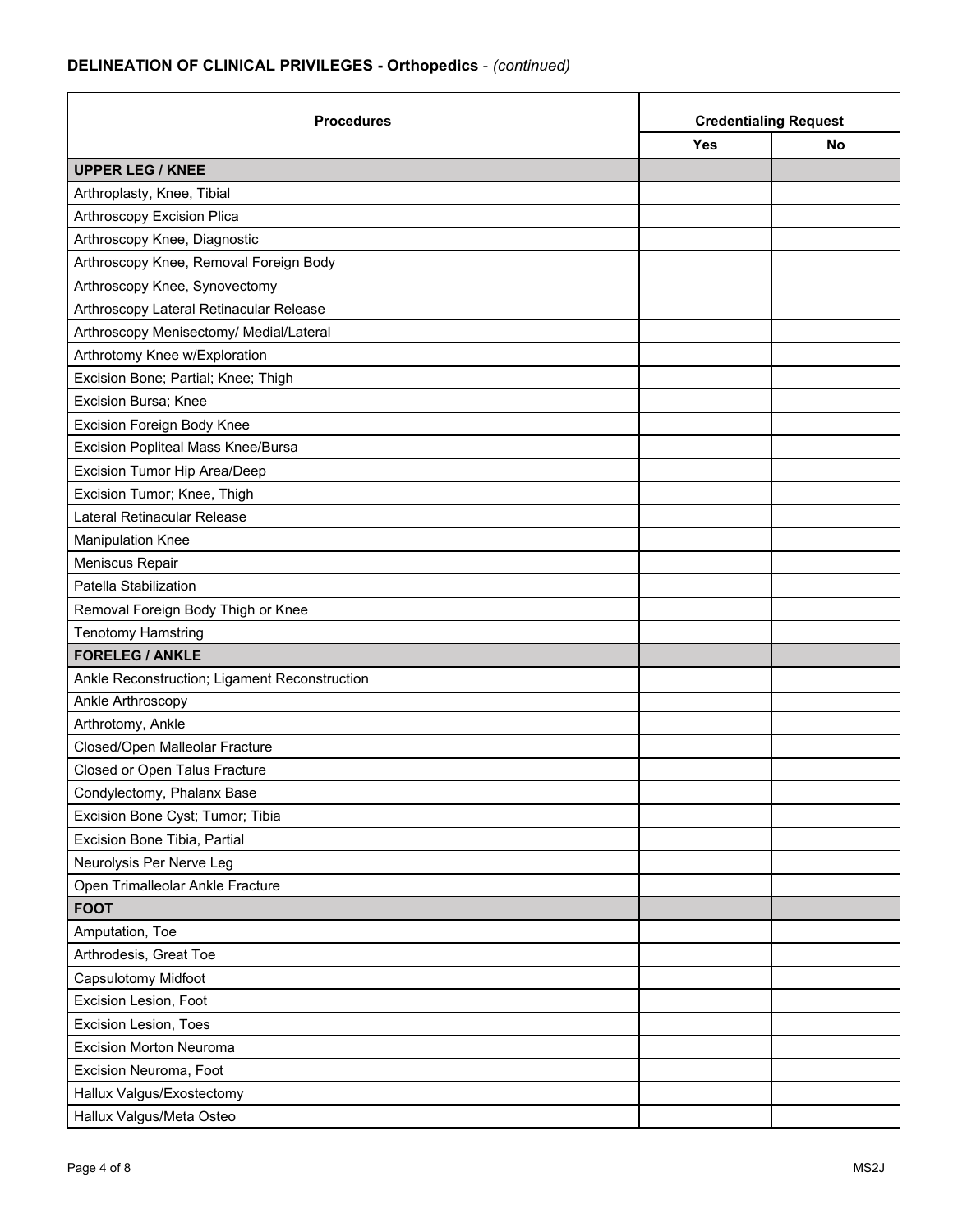| <b>Procedures</b>                          | <b>Credentialing Request</b> |    |
|--------------------------------------------|------------------------------|----|
|                                            | <b>Yes</b>                   | No |
| FOOT (continued)                           |                              |    |
| Hallux Valgus/Phalanx Osteo                |                              |    |
| Hammertoe, One Toe                         |                              |    |
| Hemiphalangectomy                          |                              |    |
| Neurolysis Foot                            |                              |    |
| Ostectomy Excision Metatarsal/Bunionectomy |                              |    |
| Ostectomy 1st Metatarsal                   |                              |    |
| Ostectomy Other 1st Metatarsal             |                              |    |
| Ostectomy 5th Metatarsal                   |                              |    |
| Ostectomy, Partial                         |                              |    |
| Ostectomy, Tarsal Coalition                |                              |    |
| Phalangectomy Toe, Single                  |                              |    |
| Resection Head Phalanx, Toes               |                              |    |
| Sesamoidectomy, First Toe                  |                              |    |
| <b>Tarsal Tunnel Release</b>               |                              |    |
| Tenotomy, Abductor Hallux Muscle           |                              |    |
| Tenotomy Extensor Foot/Toe                 |                              |    |
| Tenotomy, Open Foot                        |                              |    |
| Tenotomy, Open Toe                         |                              |    |
| <b>MISCELLANEOUS BONE JOINT</b>            |                              |    |
| Arthroplasty Prosthetic Replace/Remove     |                              |    |
| Arthrotomy for Excision Torn Cartilage     |                              |    |
| Arthrotomy for Synovial Biopsy             |                              |    |
| Aspiration, Arthrocentesis                 |                              |    |
| Bone Graft, Major                          |                              |    |
| Curettage Cyst or Tumor                    |                              |    |
| Debridement Shaving Art. Cartilage         |                              |    |
| Excision/Curettage Bone Cyst/Tumor         |                              |    |
| Excision Lesion, Tendon Sheath             |                              |    |
| Hardware Removal/Deep                      |                              |    |
| Insertion Wire/Pin w/Traction              |                              |    |
| ORIF; Articular                            |                              |    |
| Ostectomy, Calcaneus                       |                              |    |
| Partial Excision, Bone                     |                              |    |
| Synovectomy Major                          |                              |    |
| <b>SOFT TISSUE</b>                         |                              |    |
| Arthrotomy for Biopsy; Carcinoma           |                              |    |
| Biopsy, Excisional, Deep                   |                              |    |
| <b>Excision Biopsy Soft Tissue</b>         |                              |    |
| Excision of Bursa; Extensors               |                              |    |
| Excision Neurofibroma/ Neurolemma          |                              |    |
| Excision Tendon; Flexor, Single            |                              |    |

'n